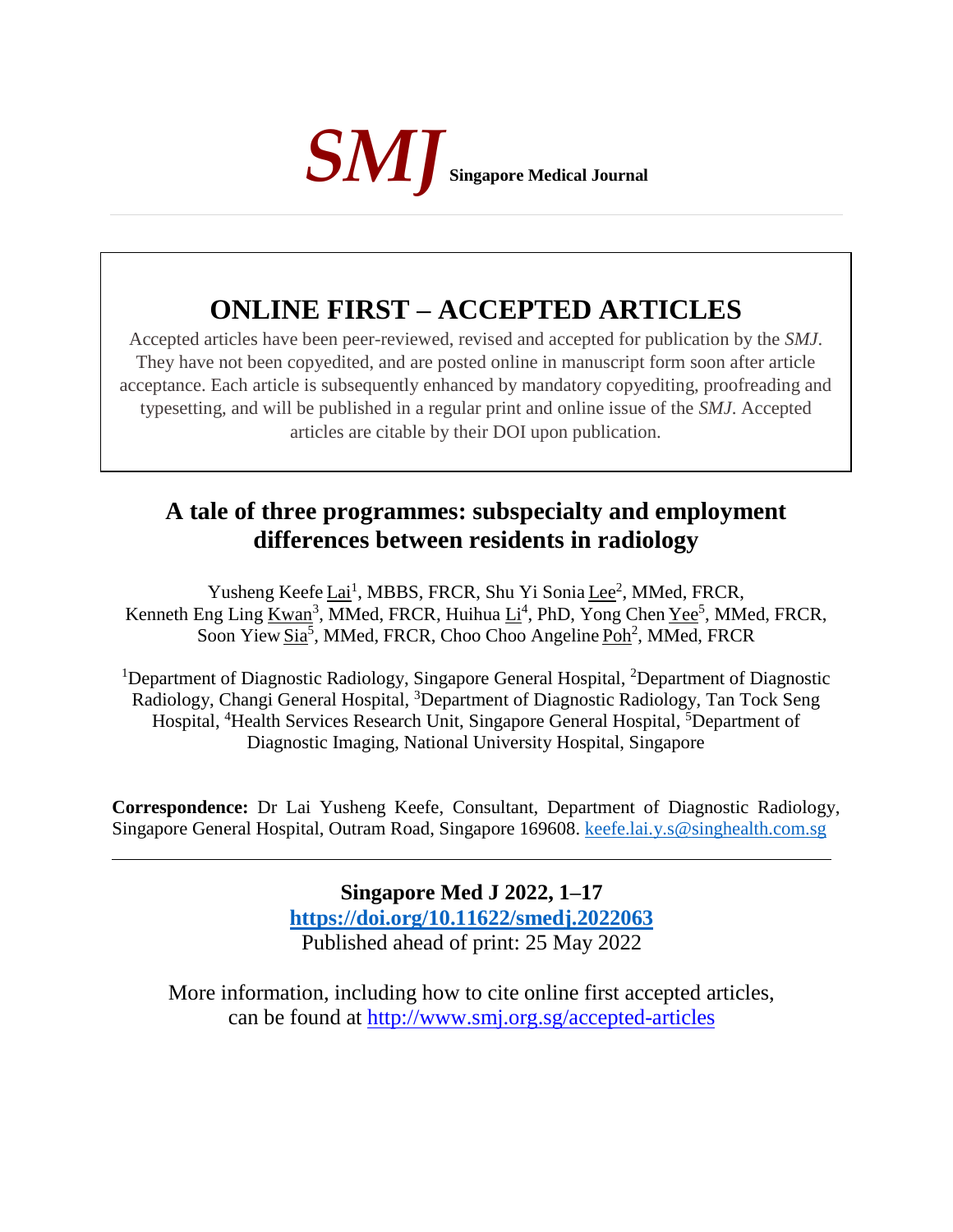### **INTRODUCTION**

Previous surveys in the United Kingdom<sup> $(1)$ </sup> and the United States<sup> $(2)$ </sup> have shown that residents' motivations and perceptions towards the various radiology subspecialties affect the ability of departments to recruit and retain staff, particularly in areas such as breast and paediatric imaging. It is also known, albeit anecdotally, that restructured hospitals in Singapore face similar challenges in recruiting residency graduates, with many positions in perceived unpopular radiology subspecialties left chronically unfilled.

The purpose of this study is to survey radiology residents and residency graduates in Singapore to find out the factors influencing their subspecialisation choices and institution of employment. We hope that this data can be used by employers to reflect on their policies, practices and culture in order to recruit the best talent for their institution. This information may also be used by diagnostic radiology residency programmes to modify training in order to make unpopular subspecialties more desirable. Training programmes from other specialties and in other countries may find this survey useful to replicate in their own institutions.

To provide some context: Singapore is a small city-state of about 720 square kilometres in South-east Asia, with a population of approximately 5.7 million in 2019.<sup>(3)</sup> As of 31 December 2018, there were 368 diagnostic radiologists (269 in the public sector and 99 in the private sector) and 29 nuclear medicine physicians (18 in the public sector and 11 in the private sector) on the register of specialists,<sup>(4)</sup> giving rise to a diagnostic radiologist-to-population ratio of 1:15489.

Radiology training in Singapore has recently been refashioned from a British-modelled system to the residency training programme similar to that in the United States. There are three diagnostic radiology residency programmes in Singapore, all accredited by the Accreditation Council for Graduate Medical Education International (ACGME-I). In total, 20 to 22 residents are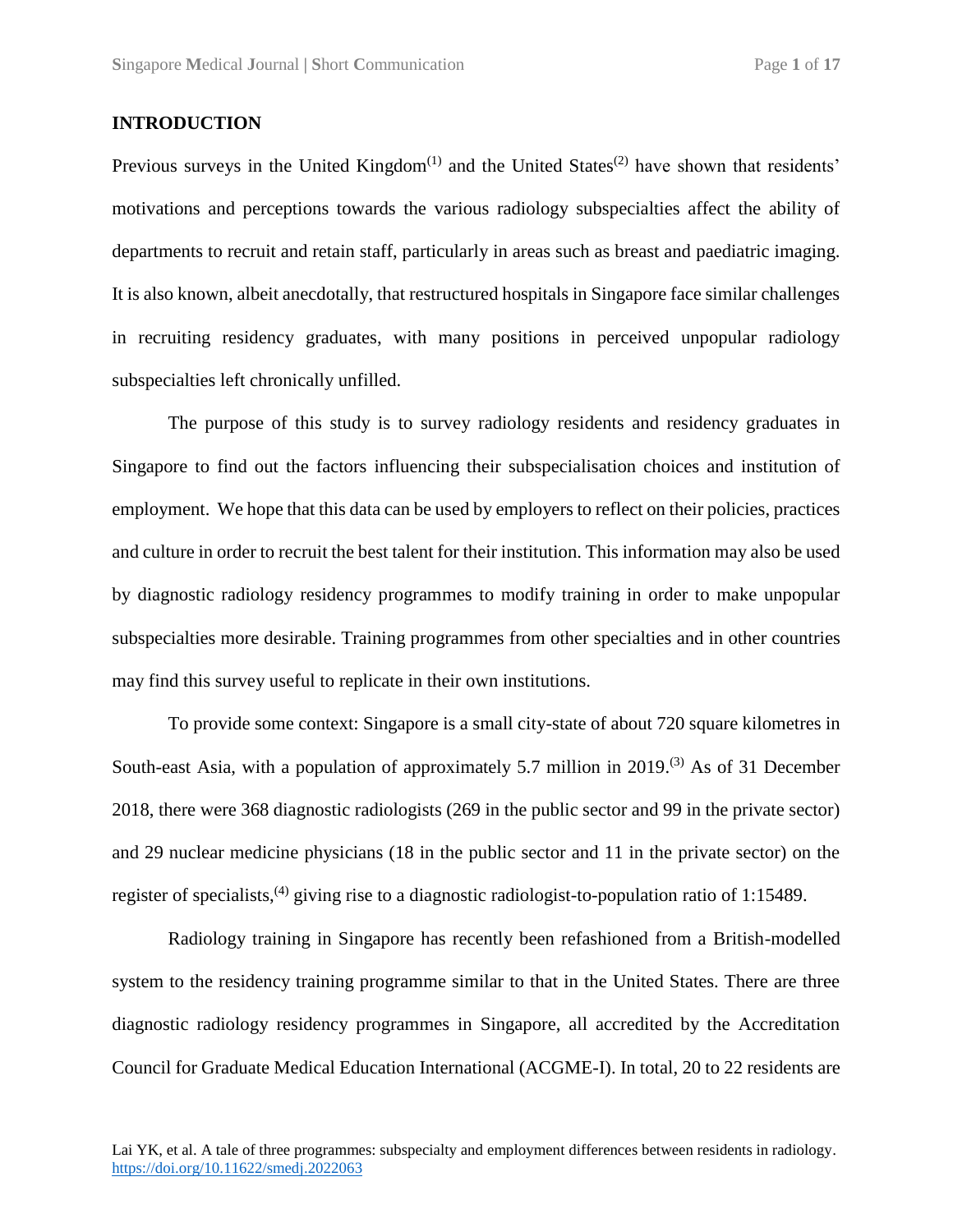accepted into training programs nationwide annually, although this number has been gradually climbing since the inaugural intake in 2011 to meet the growing demand for radiologists.

The programs are uniformly five years in duration, with core rotations in the first four years and the final year (R5) being a mandatory 'fellowship' year. In R5, residents can tailor their rotations (subspecialty and institution) to cater to their professional interests, although a maximum of 2 subspecialty focuses is preferred. This is to allow trainees to gain the requisite experience to practice independently as subspecialists on graduation. The exception is nuclear medicine, which is a separate subspecialty track which begins in R5 and lasts two and a half years. Nuclear medicine trainees complete their training one and half years later than their peers in other radiology subspecialties. Residents completing this will be dual-accredited in diagnostic radiology and nuclear medicine.

Each programme is managed by one of three Singapore public healthcare clusters. These are the National Healthcare Group (NHG), National University Health System (NUHS) and SingHealth (SH). The clusters differ in their portfolio of restructured hospitals and range of specialty outpatient centres, which translates to a different number of site exposures in each residency programme as depicted in Fig. 1. Of note, NHG residents train in SH institutions for paediatric radiology, neuroradiology and nuclear medicine, and NUH is the only hospital in Singapore with the complete suite of radiology subspecialties under one roof. As expected, there are inter-residency differences in longitudinal exposure to radiology subspecialties.

#### **METHODS**

An Institutional Review Board review was not required. An anonymous online survey via Google Forms was administered by email link to all Singapore radiology residents as well as radiology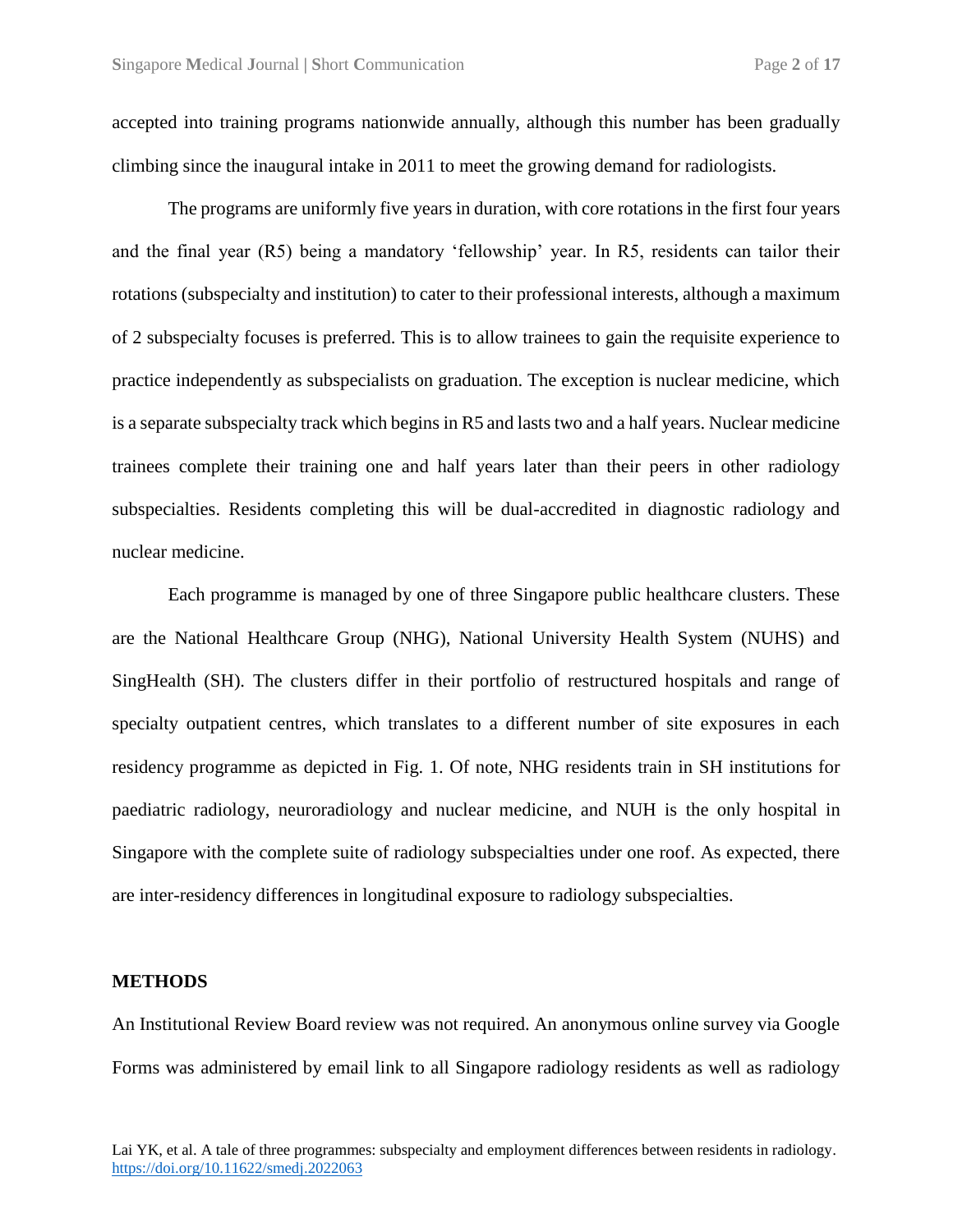residency graduates. The survey was conducted from October 2019 to December 2019. Participation was voluntary with no incentive offered. Fisher's exact tests were carried out to evaluate the difference among different institutions, gender and seniority with 2-sided significance level of 0.05. Results were analysed using R 3.6.2 (www.r-project.org). Calculations were checked using an online statistical calculator based on R [\(https://astatsa.com,](https://astatsa.com/) Navendu Vasavada, 2016).

#### **RESULTS**

There were 133 respondents, out of a population of 208 potential responders (response rate 63.9%) consisting 45 females (33.8% of total responders) and 88 males (66.2%). There was no statistically significant difference in response rate between males and females. 59 were junior residents (44.4%), 37 were senior residents (27.8%), and 37 were specialists (27.8%).

Analysis was performed according to residency program (and healthcare cluster), gender and seniority. Figs. 2–7 show the results in graphical form.

The overall top three most popular subspecialties were abdominal imaging, neuroradiology and musculoskeletal imaging. The top three overall most unpopular were paediatric imaging, oncologic imaging and cardiac radiology. Statistically significant differences were seen between residency programs for subspecialty interests in neuroradiology ( $p < 0.0001$ ), paediatric radiology  $(p = 0.0030)$  and head and neck radiology  $(p = 0.0321)$ .

The top three most popular subspecialties for males were abdominal imaging, interventional radiology and musculoskeletal imaging while the top three most popular for females were abdominal imaging, breast imaging and neuroradiology. Statistically significant differences were seen between genders for subspecialty interests in breast imaging ( $p = 0.0021$ ) and interventional radiology ( $p = 0.0003$ ).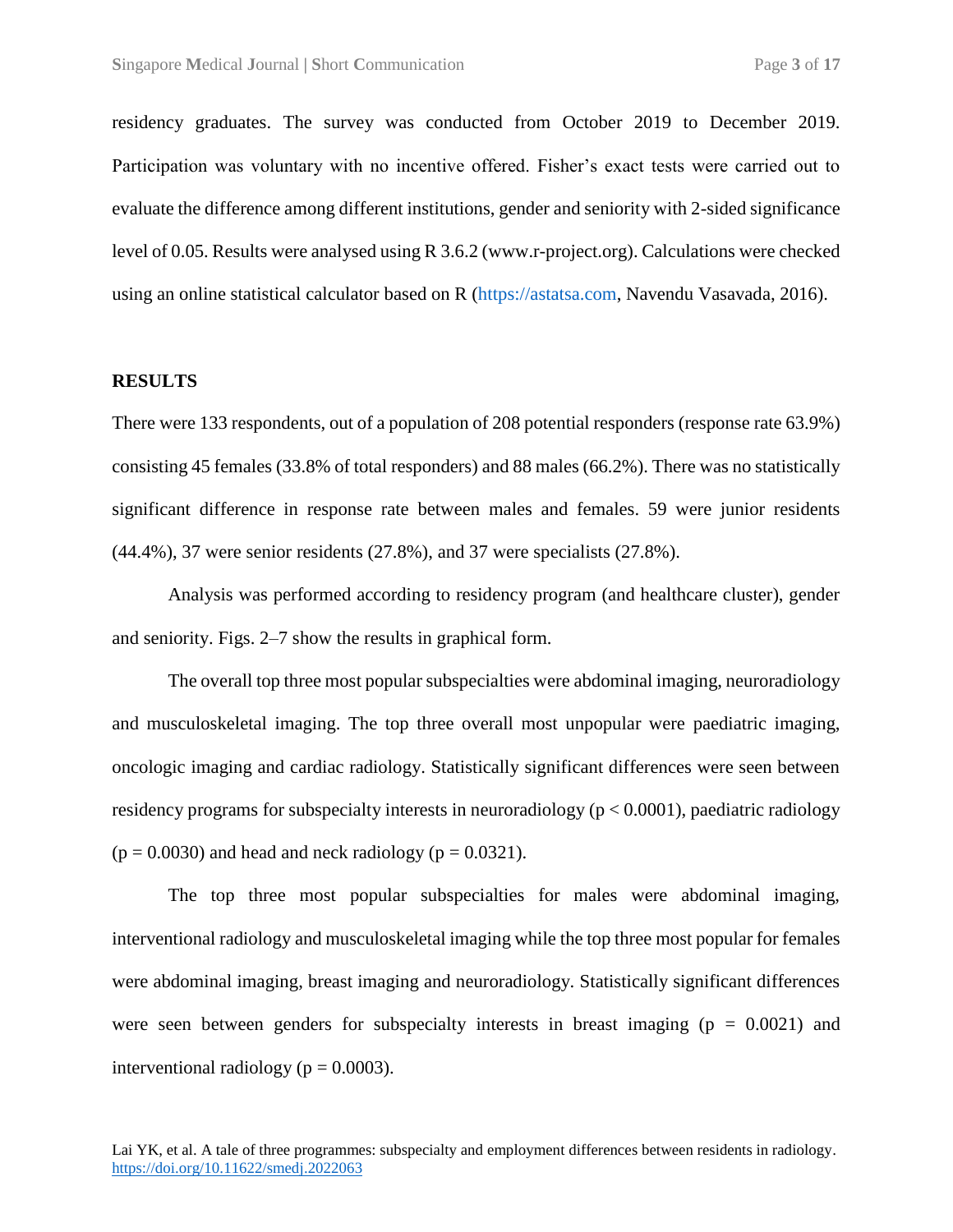The top three most popular subspecialties for both junior and senior residents were neuroradiology, abdominal imaging and musculoskeletal radiology, while the top three most popular subspecialties for specialists were abdominal radiology, interventional radiology and musculoskeletal radiology. No statistically significant difference was found amongst respondents of different seniority.

Factors influencing choice of subspecialty and institution of employment were divided into two groups: those which influenced to a "great degree" versus all other choices including "moderate degree", "small degree" and "not at all". This choice of analysis was made to separate only factors which impacted respondents the most. We found that the overall top three most important factors influencing choice of subspecialty and institution of employment to a great degree were "Interest in subject material", "Working atmosphere", and "Personal affinity/talent". Statistically significant differences were found between residency programmes in "Residency training and exposure" ( $p = 0.0240$ ), "Quality of consultants" ( $p = 0.0010$ ), "Support by consultants" ( $p = 0.0227$ ), and "Job flexibility" ( $p = 0.0138$ ). No statistically significant difference was found amongst respondents of different gender or seniority.

#### **DISCUSSION**

We note that the most popular subspecialties in Singapore are similar to multiple publications from the United Kingdom,<sup>(1)</sup> United States,<sup>(2,5,6)</sup> Canada<sup>(7)</sup> and Saudi Arabia<sup>(8)</sup> where abdominal imaging, neuroradiology, musculoskeletal radiology and interventional radiology are consistently featured in the top four subspecialties in their surveys. The most unpopular subspecialties in these studies are also similar to other studies where cardiac imaging, paediatric radiology and oncologic imaging are less favoured.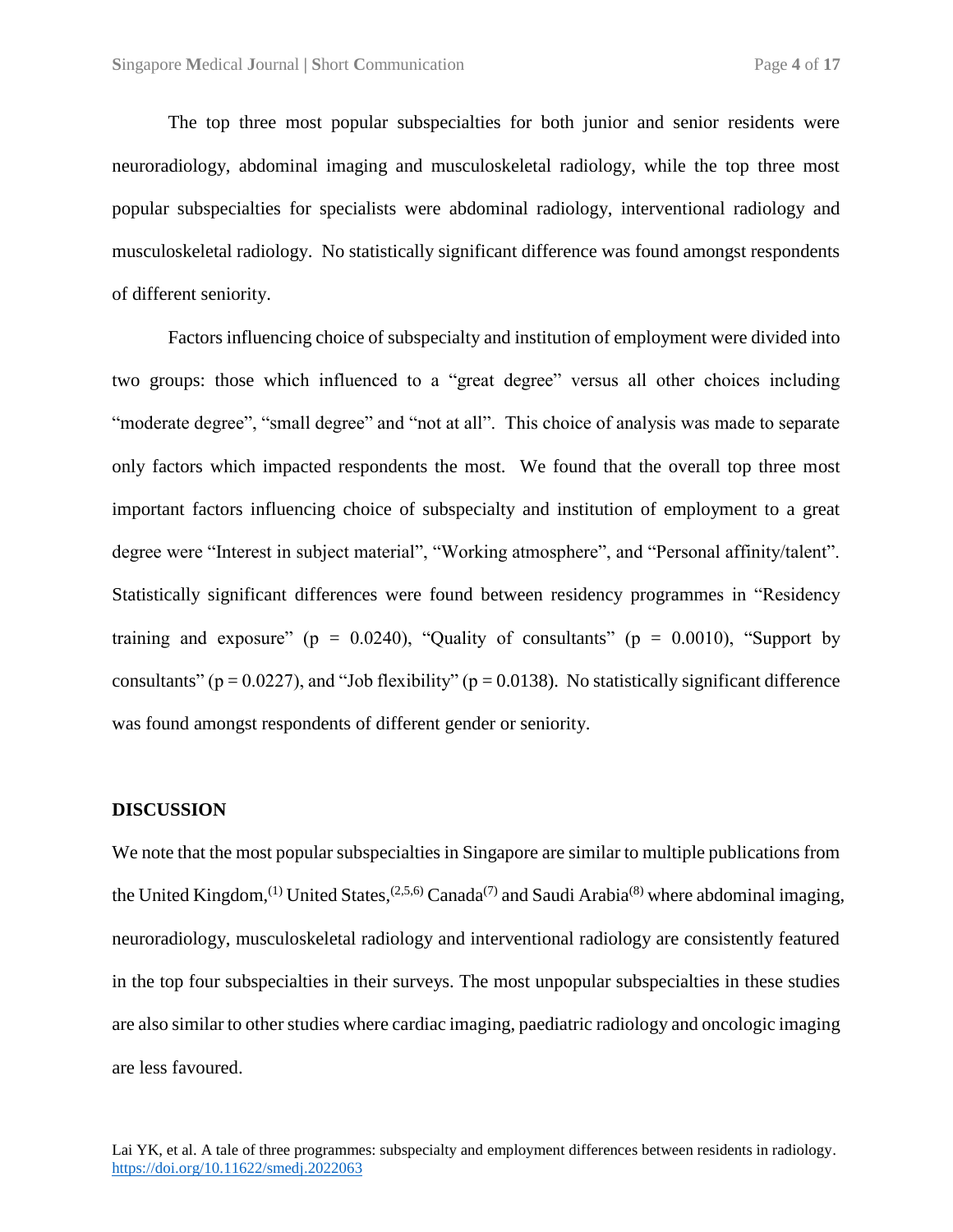Varying exposure during residency may be a key contributing factor to differences in interest amongst subspecialties. Out of 48 months of core rotations in all Singapore residency programs, only up to 3.5 months are assigned to paediatric radiology. This contrasts with 6 months for other core rotations like musculoskeletal radiology and abdominal imaging. In addition, there are only two hospitals with paediatric radiology subspecialty services (National University Hospital and KK Women's and Children's Hospital) and only one specialty centre with a dedicated oncologic imaging subspecialty service, the National Cancer Centre. Cardiac imaging is subsumed under cardiothoracic imaging rotations during residency and there is also limited exposure to cardiac CT, MRI and nuclear cardiology in Singapore. This is largely due to two main factors. Firstly, turf wars between cardiac radiologists and imaging cardiologists have led to differing cardiac imaging workloads. In the majority of Singapore hospitals, there is co-reporting with cardiologists, leading to a relatively low workload for radiologists. Secondly, there are only a few cardiac radiologists in Singapore, which leads to fewer opportunities for residents to be inspired to pursue this subspecialty interest. These add to the perception of the eventual extinction of the cardiac imaging subspecialty, making it a less desirable career choice.

Statistically significant differences between residency programmes in subspecialty interest for neuroradiology, head and neck radiology and paediatric radiology also suggest that exposure is closely tied to interest. Neuroradiology and head and neck radiology are significantly less favoured by NHG residents. NHG residents are only allocated three months of Neuroradiology during their core rotations and receive significantly less longitudinal exposure to brain imaging compared to their peers throughout the rest of their training. Similarly, the head and neck rotation in NHG is only a two-month block, with the daily reporting handled by a dedicated head and neck team. This leads to limited opportunities for NHG residents to develop their interests in these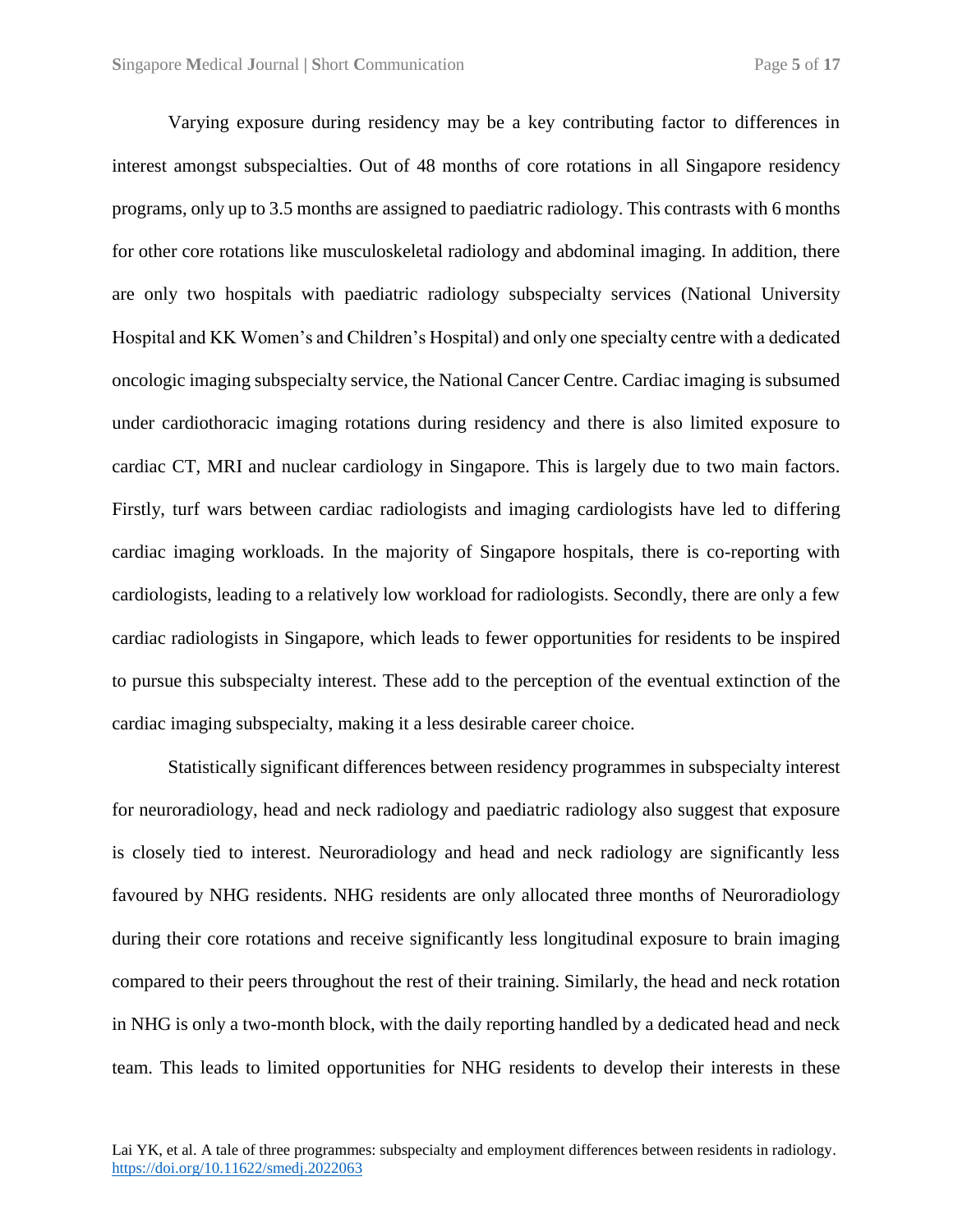subspecialties. In the same vein, there is limited in-house exposure to paediatric imaging for both SH and NHG residents, who do a single three month-long paediatric rotation at a specialised women's and children's hospital. On the other hand, NUHS residents are consistently exposed to paediatric imaging studies in their daily and on-call reporting workload even when they are not undergoing their paediatric rotations due to the presence of medical and surgical paediatric departments within NUH. This factor may account for the increased interest for paediatric imaging amongst NUHS residents relative to SH and NHG residents.

Statistically significant differences were seen in subspecialty interest for breast imaging and interventional radiology, with females favouring the former and males favouring the latter. Previous studies<sup> $(9,10)$ </sup> have similarly demonstrated the gender differences in interventional radiology, with significantly fewer females choosing the subspecialty due to call work, radiation concerns pertaining to family-planning, and concerns with a male-dominated area.<sup>(9)</sup> Findings of clustering of females in mammography are also in line with publications from the  $US^{(11)}$  and Saudi Arabia.<sup>(8)</sup> This was postulated to reflect patient preference for female doctors when assessing breast and gynaecological symptoms, consistent with our patient population in Singapore.

In examining factors influencing choice of subspecialisation and employing institution, it is no surprise that "Interest in subject material" and "Personal affinity/talent" were among the top 3 ranked factors. This mirrors a large meta-analysis of 75 studies and 882209 individuals where "Academic interest" and "Competencies" were the top 2 ranked factors influencing medical students in their subspecialty choice for surveys after the year  $2010$ .<sup>(12)</sup>

"Working atmosphere" was ranked second and "Support by consultants" ranked fourth amongst factors influencing choice of subspecialisation and employing institution. This indicates the importance of a supportive working environment for our trainees, which in turn impacts their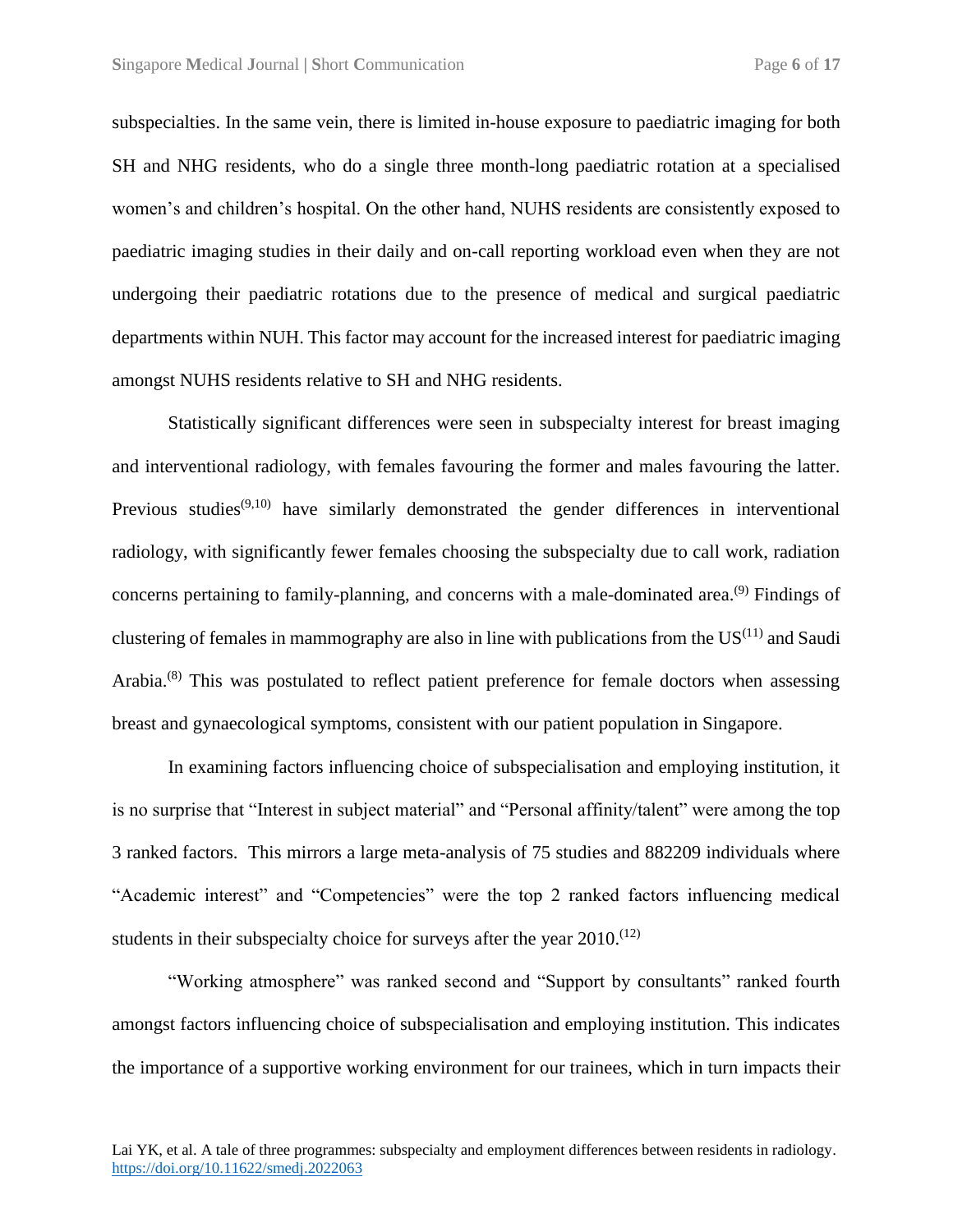preferences for future employment. Collegiality, a culture of openness and sharing, fosters an environment of safety, respect and learning.<sup>(13)</sup> The converse is true; a toxic workplace of bullying, lack of support, avoidance of responsibility and poor leadership are huge sources of stress and obvious deterrents to would-be employees.<sup> $(13)$ </sup> It is interesting to note that active recruitment by consultants/team leader could not compensate for what our trainees experience daily.

Our study is in agreement with others that income does not play a key role in determining one's subspecialty interest.<sup>(12)</sup> In our study, 'Salary vis a vis workload/calls'' was ranked 11 out of 28 factors.

"Support by consultants", "Quality of consultants", "Residency training and exposure", and "Job flexibility" were particularly important to SH residents compared to NHG and NUHS residents. The former three factors may be due to the larger variety of institutions that the SH residents rotate through compared to the other residency programmes, which allows them to work with a greater spectrum of consultants and training environments (see Fig. 1). They may thus have developed a better appreciation of the impact that subspecialty exposure and consultants have on one's interest and place of employment. With regards to "Job flexibility, a subanalysis showed that gender was not the determining factor; out of the 25 SH respondents for whom "Job flexibility" was of great importance, 14 were male and 11 female. Instead, this may be a factor which the younger generation values. Out of the 25 SH respondents, 14 were junior residents, 5 senior residents, and 6 consultants. All 7 NUHS respondents in this same subgroup were also junior residents. This aside, it is important to note that "Job flexibility" was only ranked 15 out of 28 factors.

The results of this study suggest that the structure of a residency programme matters, particularly its mix of hospitals and specialty institutions and their subspecialty capabilities, and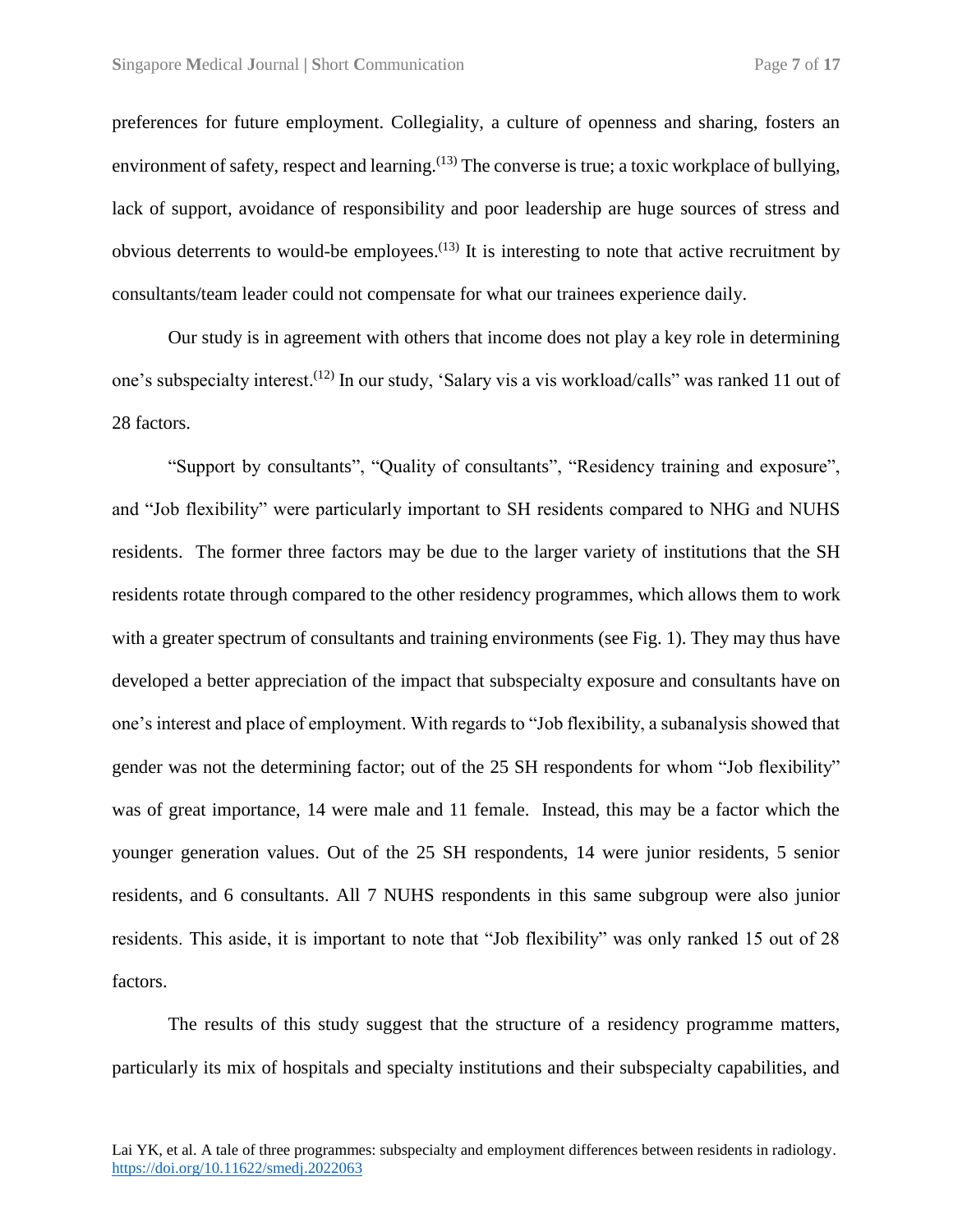likely strongly influences a residency graduate's subspecialty interest and affinity/talent. Working atmosphere and support by consultants are also critical "soft factors" in a resident's choice of employment and subspecialisation.

Practical immediate measures to shore up interest in under-exposed and low-volume subspecialties include interactive teaching files with in-house assessments and certification. This requires commitment on the part of both residents as well as department leadership as there will likely be tension between clinical duties, education and a need for rest and recovery. Giving residents responsibility to conduct multidisciplinary rounds is also a chance for them to be exposed to challenging cases, understand the clinician's perspective and develop ability and interest. Care must be taken to ensure that this is a positive experience. For example, one should strive to achieve a unified diagnosis between consultants and resident prior to the round rather than correcting the resident during the round itself, and there should be consultants oversight rather than total delegation of responsibility to the resident. Over the long term, residency programs may need to make adjustments to increase the proportion of rotation time allocated to unpopular subspecialties, the failure of which will lead to continuation of the status quo. We anticipate challenges due to infighting between subspecialties over the scarce trainee resource, as well as concerns over nonalignment with international programs and curricula. Hard decisions will have to be made, and change management and communication will be critical to ensuring all stakeholders understand the costs and benefits.

Improving the work environment may seem daunting but it may be simpler than many think. It is often easy to judge an adverse environment to be due to difficult people, but it would be helpful to instead to first seek out what factors may be producing difficult behaviour. Managing workloads and expectations, improving workflows, PACS interfaces, ergonomics and allowing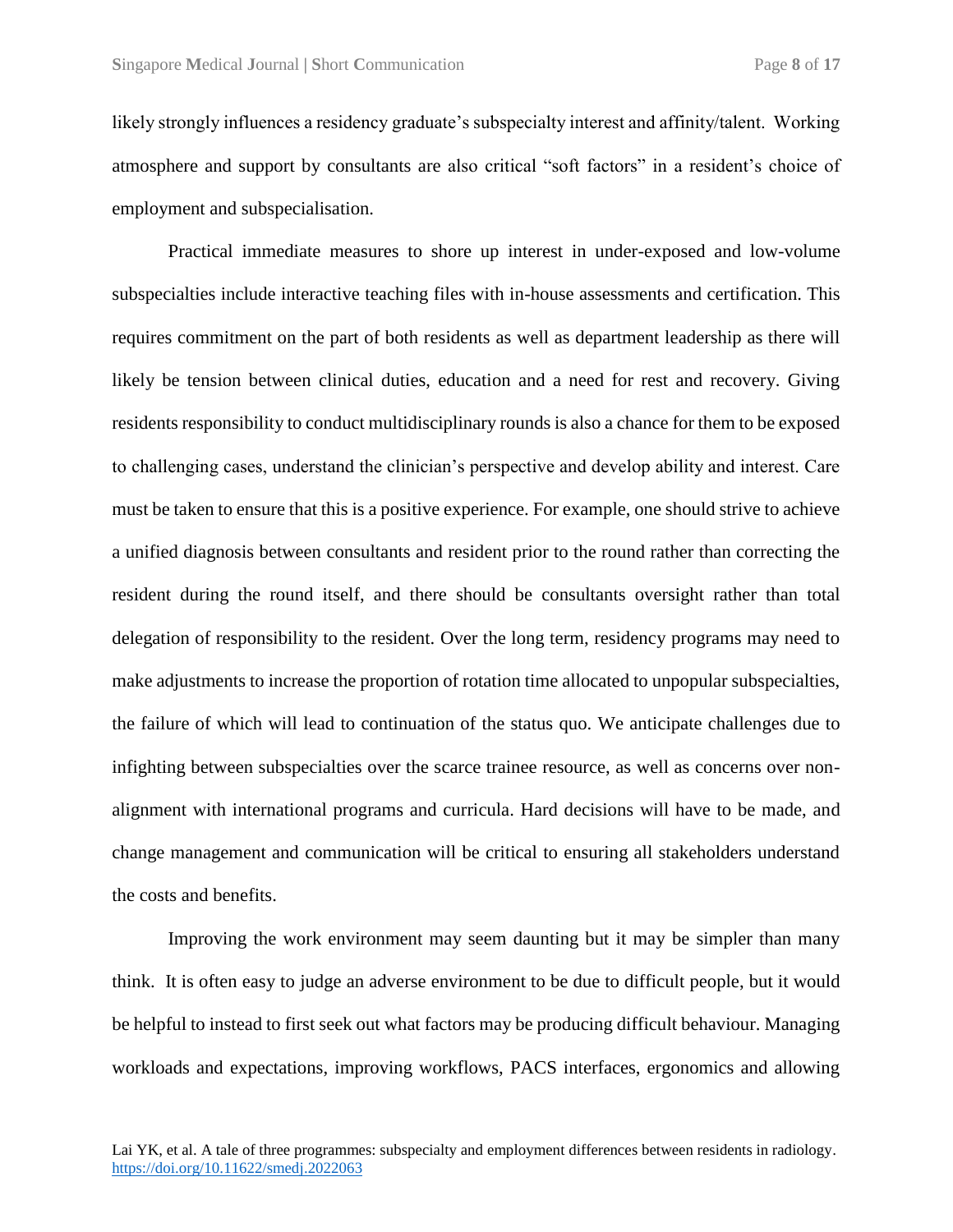tailored schedules may be within the realms of modification.<sup> $(13)$ </sup> Leaders must be willing to acknowledge the problem, go down to the ground, listen to and engage with staff and trainees to solve them. Most importantly, leaders should be modelling the way and be arbiters of fairness.

This is a study conducted in Singapore and its results may not be generalisable due to differences in culture, healthcare expenditure, geography and debt levels.

#### **ACKNOWLEDGEMENTS**

The authors would like to thank Dr Andrew Tan Eik Hock, A/Prof Lim Eng Hoe Winston, Dr Wong En Shen Daniel, Dr Chan Lai Peng and A/Prof Quek Swee Tian for their invaluable support and guidance in this study. We would also like to thank the administrative staff from each of the three diagnostic radiology residency programs in Singapore for their tireless efforts and support.

#### **REFERENCES**

- 1. Parvizi N, Bhuva S. A national UK survey of radiology trainees special interest choices: what and why? Br J Radiol 2017; 90:20170338.
- 2. Arnold RW, Goske MJ, Bulas DI, et al. Factors influencing subspecialty choice among radiology residents: a case study of pediatric radiology. J Am Coll Radiol 2009; 6:635-42.
- 3. Department of Statistics, Ministry of Trade & Industry, Republic of Singapore. Population trends 2019. Available at: [https://www.singstat.gov.sg/-](https://www.singstat.gov.sg/-/media/files/publications/population/population2019.pdf) [/media/files/publications/population/population2019.pdf.](https://www.singstat.gov.sg/-/media/files/publications/population/population2019.pdf)
- 4. Singapore Medical Council, Singapore. Annual report 2018. Available at: [https://www.healthprofessionals.gov.sg/docs/librariesprovider2/publications-newsroom/smc](https://www.healthprofessionals.gov.sg/docs/librariesprovider2/publications-newsroom/smc-annual-reports/2018-smc-annual-report.pdf)[annual-reports/2018-smc-annual-report.pdf.](https://www.healthprofessionals.gov.sg/docs/librariesprovider2/publications-newsroom/smc-annual-reports/2018-smc-annual-report.pdf)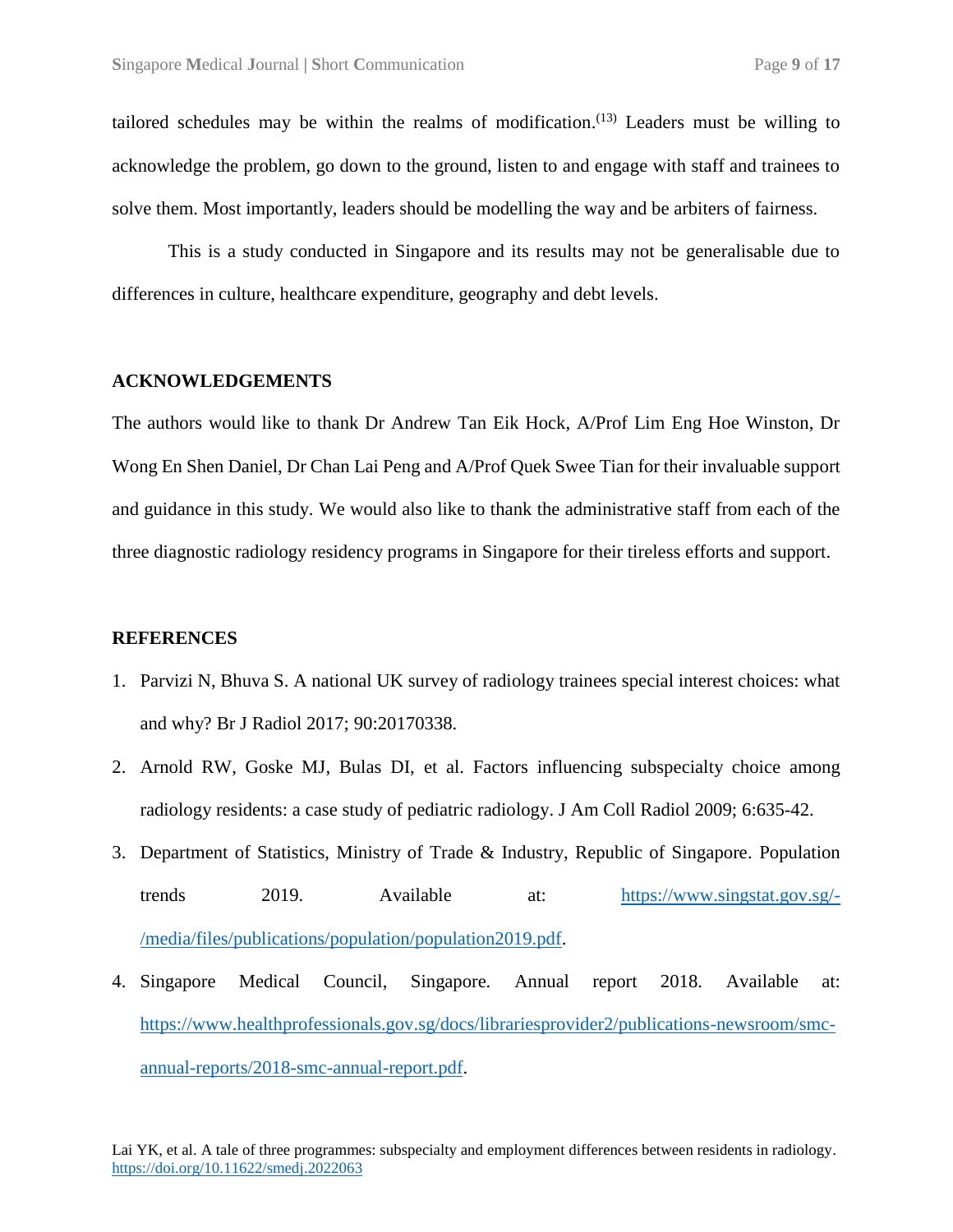- 5. Farmakis SG, Hardy AK, Thomas KB, et al. Changes in factors influencing fellowship choices among radiology residents from 2008 to 2018 and methods that may increase interest in the pediatric radiology subspecialty. Pediatr Radiol 2019; 49:1132-41.
- 6. Smith GG, Thrall JH, Pentecost MJ, et al. Subspecialization in radiology and radiation oncology. J Am Coll Radiol 2009; 6:147-59.e4.
- 7. Ryan J, Khandelwal A, Fasih N. Trends in radiology fellowship training: a Canadian review 2009-2011. Can Assoc Radiol J 2013; 64:176-9.
- 8. Alturki ST, Albusair MK, Alhumaid F, et al. Factors influencing the choice of radiology subspecialty among radiology trainees in Saudi Arabia. Cureus 2019; 11:e6149.
- 9. Wah TM, Belli AM. The interventional radiology (IR) gender gap: a prospective online survey by the Cardiovascular and Interventional Radiological Society of Europe (CIRSE). Cardiovasc Intervent Radiol 2018; 41:1241-53.
- 10. [Rosenkrantz](https://www.ajronline.org/author/Rosenkrantz%2C+Andrew+B) AB, [Englander](https://www.ajronline.org/author/Englander%2C+Meridith+J) MJ, [Deipolyi](https://www.ajronline.org/author/Deipolyi%2C+Amy+R) AR, Findeiss L, Duszak R Jr. [clinical practice](https://www.ajronline.org/doi/abs/10.2214/AJR.19.21321)  [patterns of interventional radiologists by gender.](https://www.ajronline.org/doi/abs/10.2214/AJR.19.21321) AJR Am J Roentgenol 2019; 213:867-74.
- 11. Potterton VK, Ruan S, Sunshine JH, et al. Why don't female medical students choose diagnostic radiology? A review of the current literature. J Am Coll Radiol 2004; 1:583-90.
- 12. Yang Y, Li J, Wu X, et al. Factors influencing subspecialty choice among medical students: a systematic review and meta-analysis. BMJ Open 2019; 9:e022097.
- 13. Fishman MDC, Mehta TS, Siewert B, Bender CE, Kruskal JB. The road to wellness: engagement strategies to help radiologists achieve joy at work. RadioGraphics 2018; 38:1651- 1664.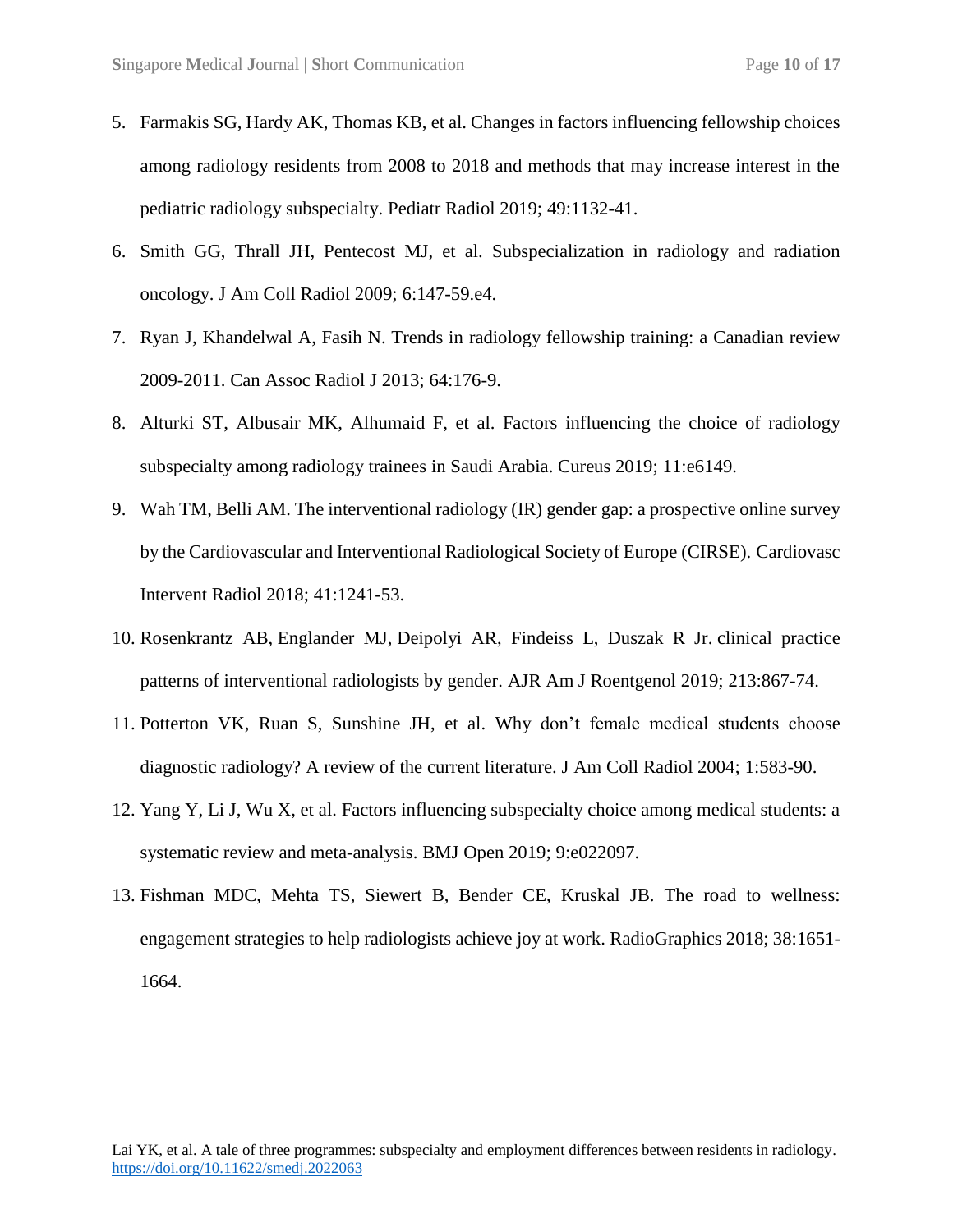## **FIGURES**



Fig. 1. **Overview of Residency Programs managed by Healthcare Clusters in Singapore.** NHG = National Healthcare Group, TTSH = Tan Tock Seck General Hospital, KTPH = Khoo Teck Puat Hospital, SH = SingHealth, SGH = Singapore General Hospital, CGH = Changi General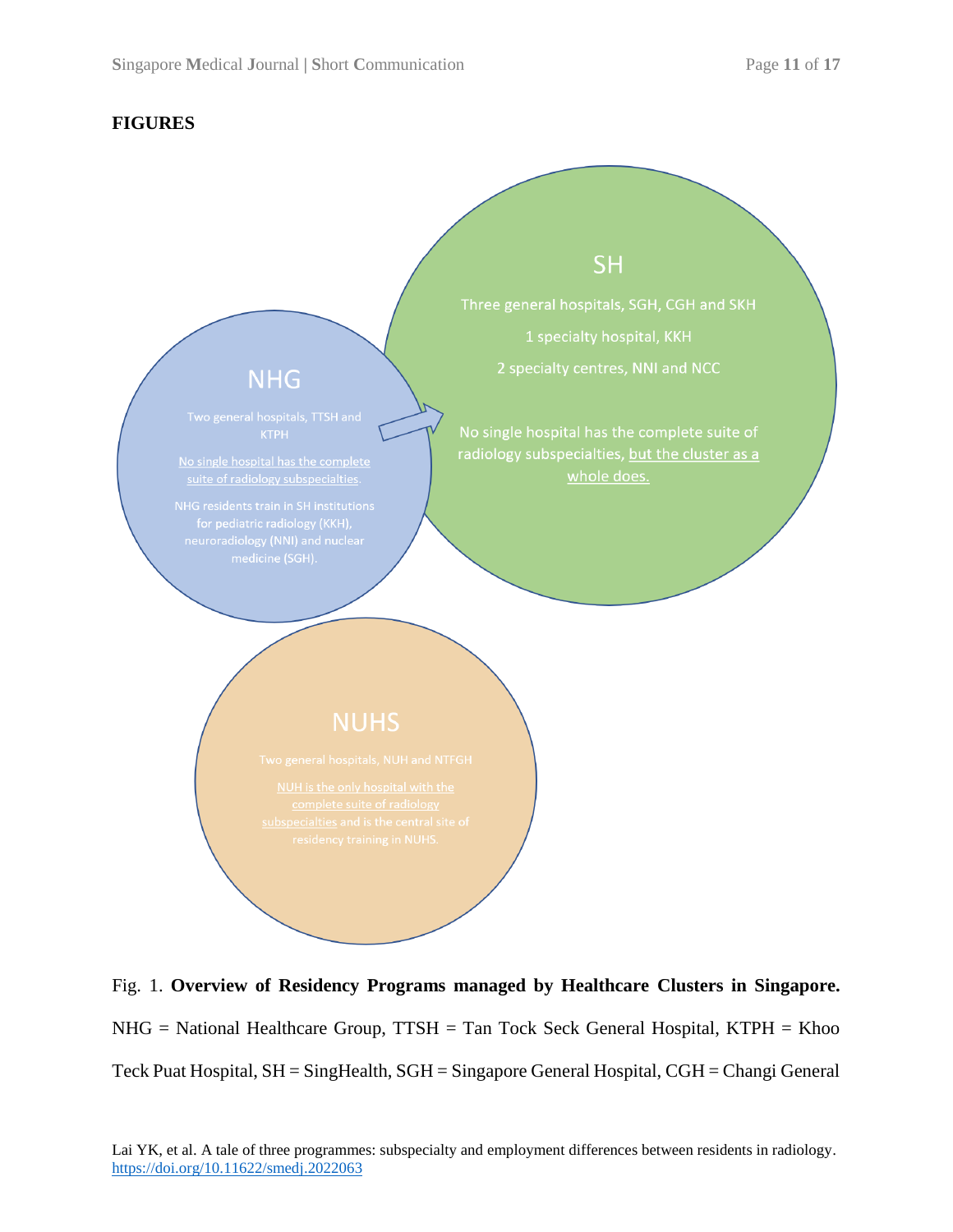Hospital, SKH = Sengkang General Hospital, KKH = KK Women's and Children's Hospital, NNI = National Neuroscience Institute, NCC = National Cancer Centre, NUHS = National University Health System,  $NUH = National University Hospital$ ,  $NTFGH = Ng$  Teng Fong General Hospital.



Fig. 2. **Analysis of Subspecialty Interest among Respondents, Overall and by Residency Program.** Statistically significant differences (highlighted in boxes) were seen between residency programs in subspecialty interests in neuroradiology (p<0.0001), pediatric radiology (p=0.0030) and head and neck radiology (p=0.0321). Abdo= Abdominal imaging, Neuro= Neuroradiology, MSK= Musculoskeletal radiology, IR= Interventional radiology, Breast = Breast imaging, H&N  $=$  Head and neck radiology, Chest= Chest imaging, Nuc= Nuclear medicine, Cardiac = Cardiac radiology, Onco= Oncologic imaging, Peds= Pediatric radiology.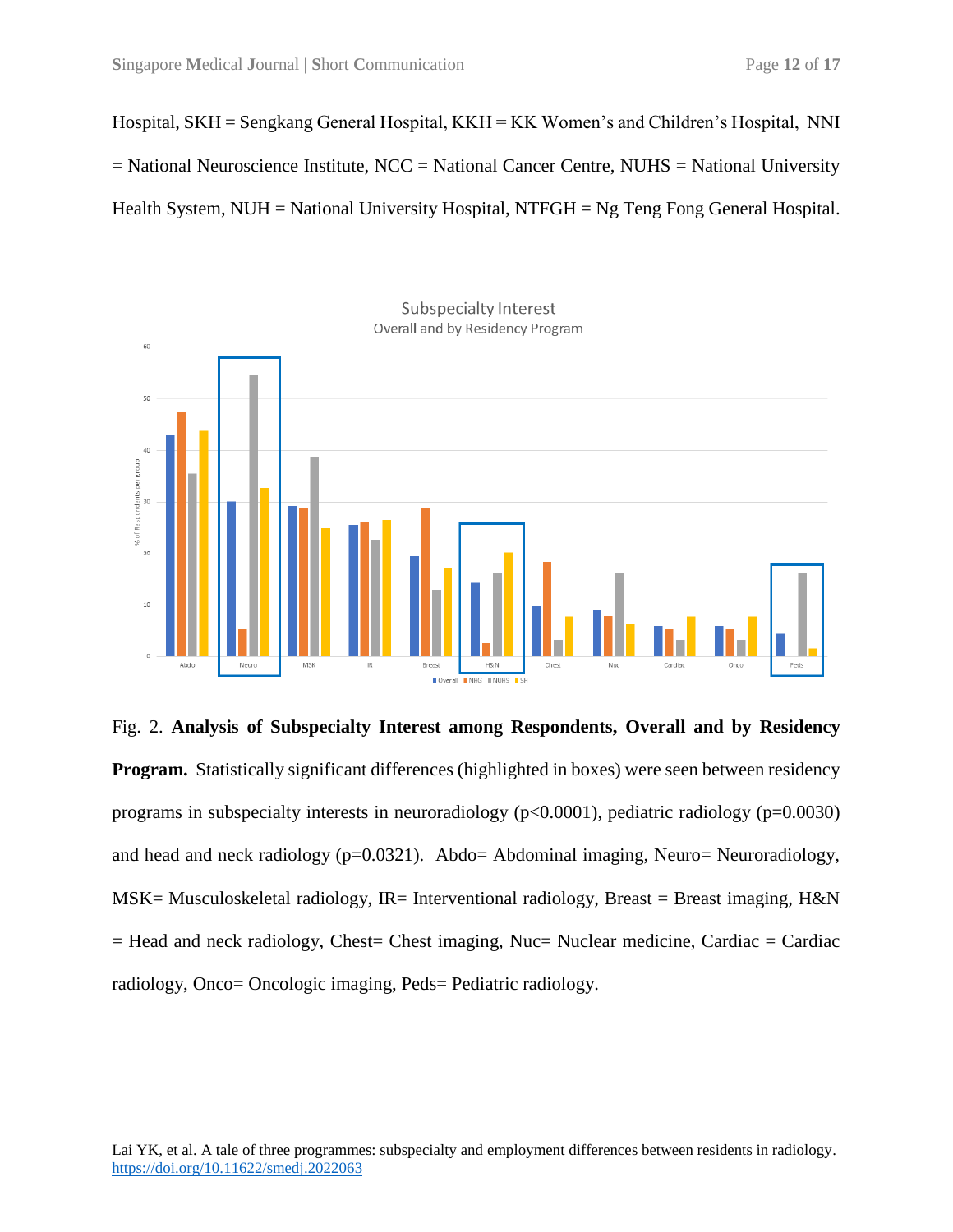



Fig. 3. **Analysis of Subspecialty Interest among Respondents, Overall and by Gender.** Statistically significant differences (highlighted in boxes) were seen between genders for subspecialty interests in breast imaging (p=0.0021) and interventional radiology (p=0.0003). Abdo= Abdominal imaging, Neuro= Neuroradiology, MSK= Musculoskeletal radiology, IR= Interventional radiology, Breast = Breast imaging,  $H\&N$  = Head and neck radiology, Chest= Chest imaging, Nuc= Nuclear medicine, Cardiac = Cardiac radiology, Onco= Oncologic imaging, Peds= Pediatric radiology.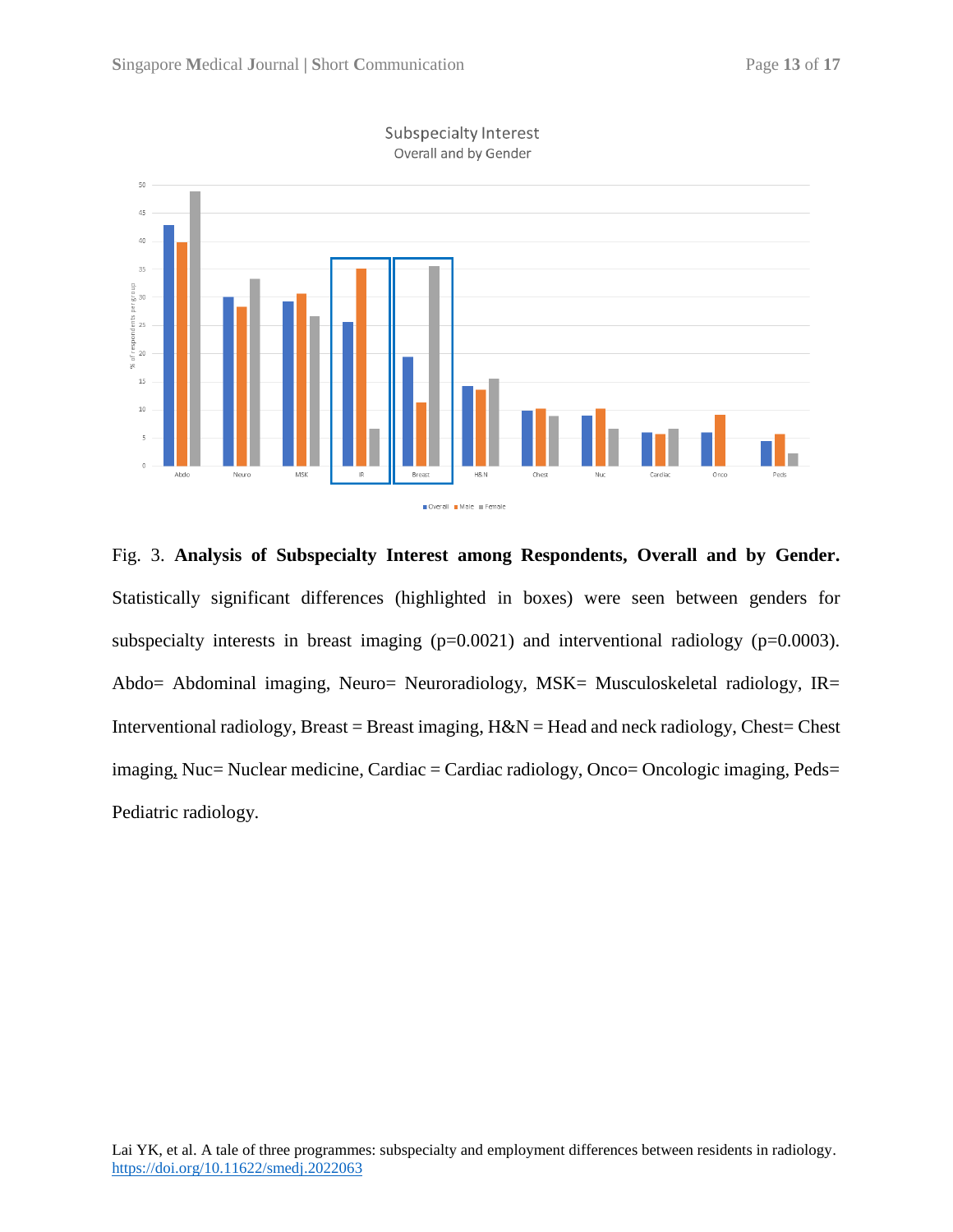

Subspecialty Interest

Fig. 4. **Analysis of Subspecialty Interest among Respondents, Overall and by Seniority.** No statistically significant difference was found amongst respondents of different seniorities. Abdo= Abdominal imaging, Neuro= Neuroradiology, MSK= Musculoskeletal radiology, IR= Interventional radiology, Breast = Breast imaging,  $H\&N$  = Head and neck radiology, Chest= Chest imaging, Nuc= Nuclear medicine, Cardiac = Cardiac radiology, Onco= Oncologic imaging, Peds= Pediatric radiology.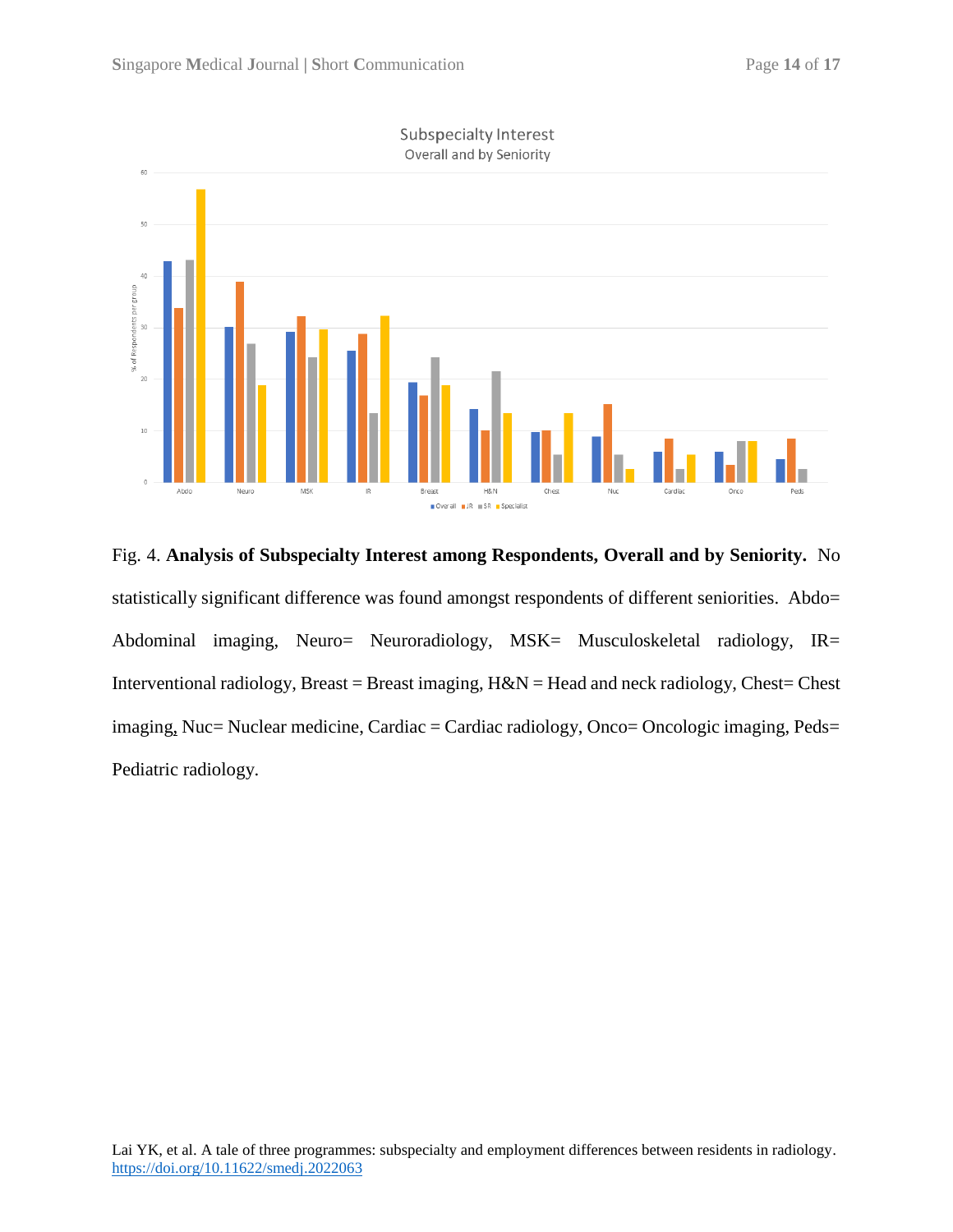

Fig. 5. **Analysis of Factors Influencing Choice of Subspecialty and Institution of Employment to a Great Degree, Overall and by Residency Program.** Statistically significant differences (highlighted in boxes) were found between residency programs in "Residency training and exposure" ( $p=0.0240$ ), "Quality of consultants" ( $p=0.0010$ ), "Support by consultants" ( $p=0.0227$ ), and "Job flexibility" (p=0.0138).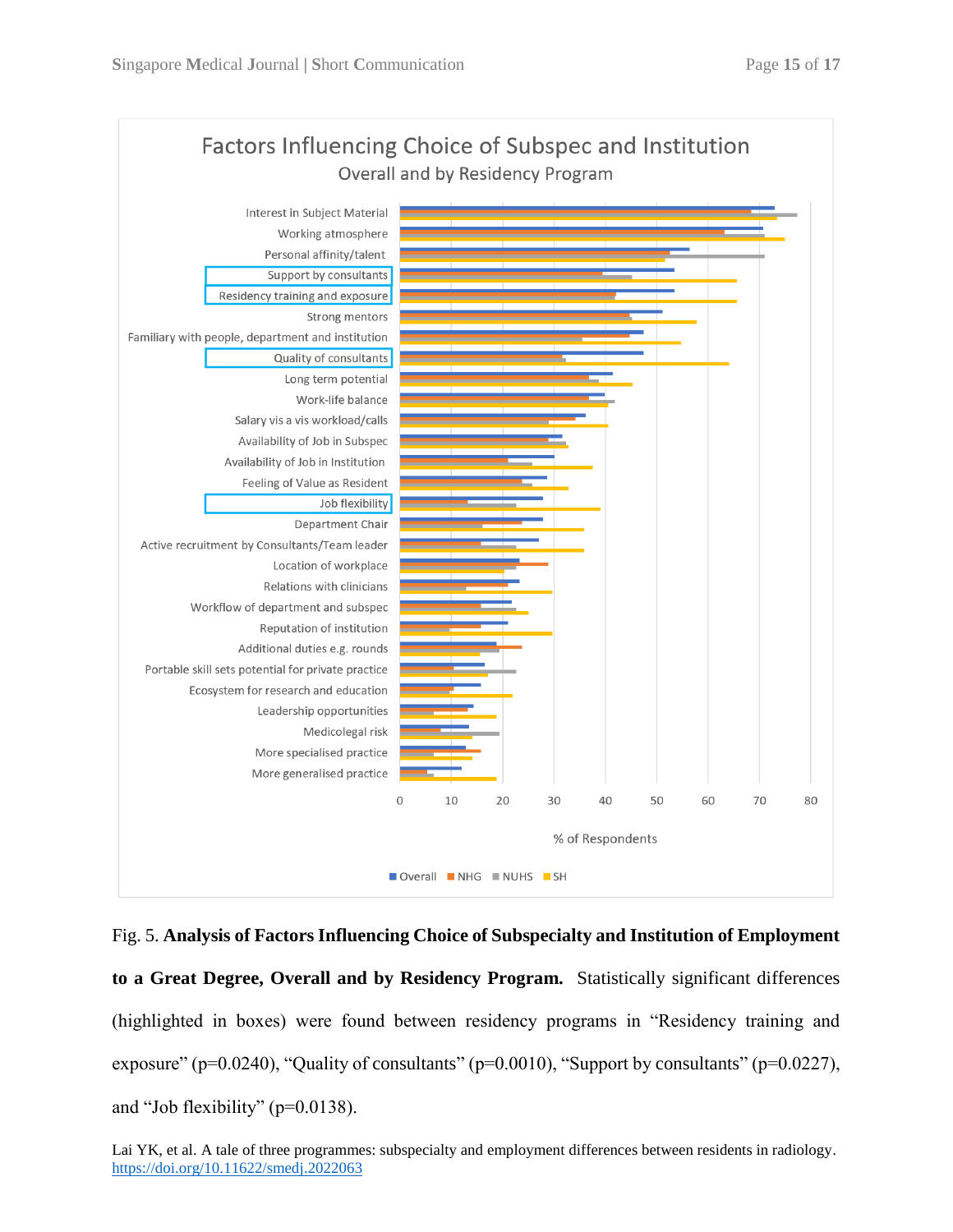

## Fig. 6. **Analysis of Factors Influencing Choice of Subspecialty and Institution of Employment**

**to a Great Degree, Overall and by Gender.** No statistically significant difference was found amongst respondents of different gender.